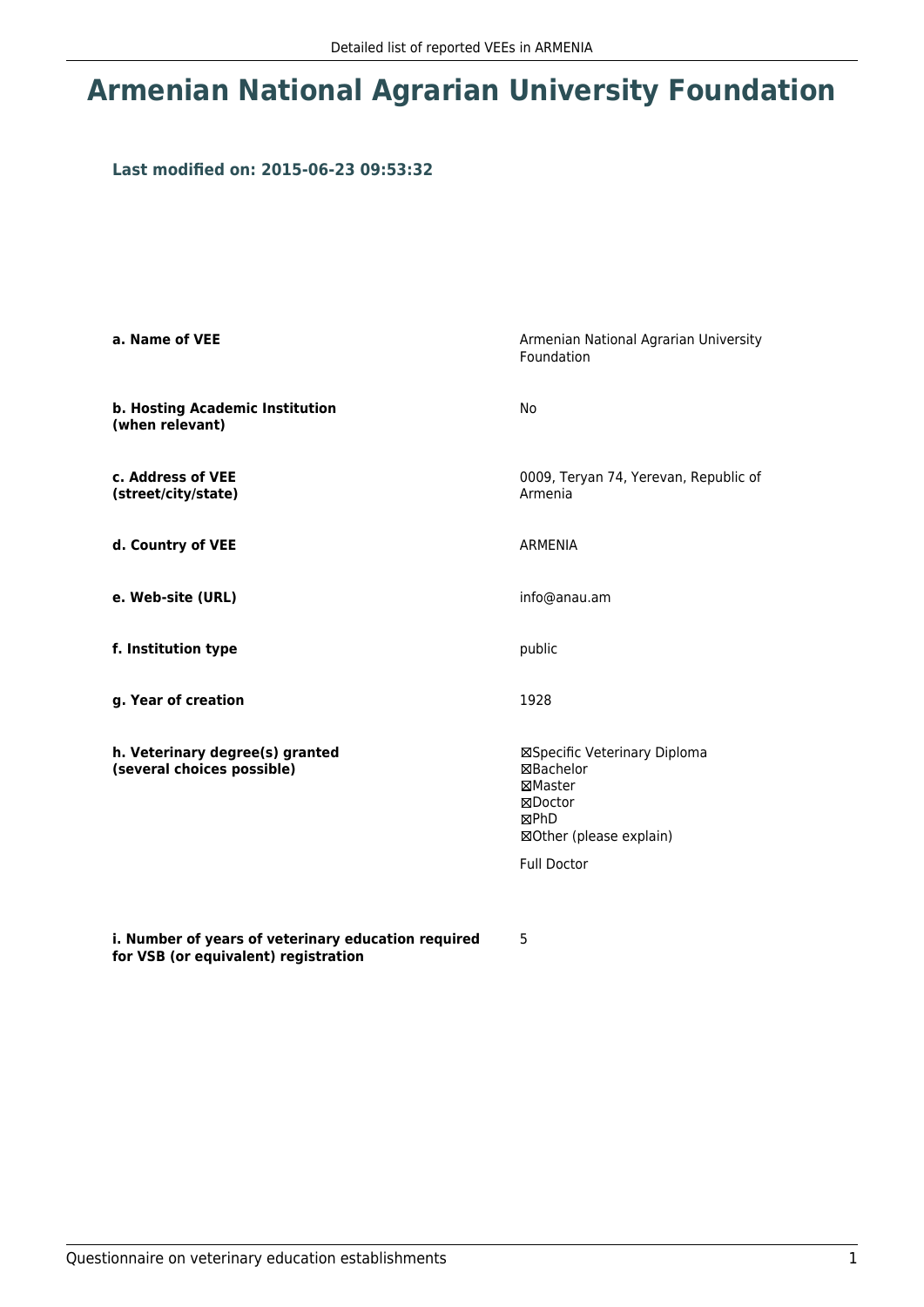## **j. Average number of veterinary students per class**

|                                                                                                   | 1st Year                                                                                                                                                              | 101-150                                                                          |
|---------------------------------------------------------------------------------------------------|-----------------------------------------------------------------------------------------------------------------------------------------------------------------------|----------------------------------------------------------------------------------|
|                                                                                                   | 2d Year                                                                                                                                                               | $0 - 50$                                                                         |
|                                                                                                   | 3d Year                                                                                                                                                               | $0 - 50$                                                                         |
|                                                                                                   | 4th Year                                                                                                                                                              | $0 - 50$                                                                         |
|                                                                                                   | 5th Year                                                                                                                                                              | $0 - 50$                                                                         |
|                                                                                                   | 6th Year                                                                                                                                                              |                                                                                  |
|                                                                                                   | 7th Year                                                                                                                                                              |                                                                                  |
| k. Average number of veterinary graduates per year<br>from the establishment                      | $0 - 50$                                                                                                                                                              |                                                                                  |
| I. Minimum education required for admission to the<br>establishment<br>(several choices possible) | ⊠High School University Entrance<br>Qualification<br>⊠Pre-Veterinary Science Diploma<br>⊠Pre-Veterinary Science Degree<br>□Other specific VEE entrance qualifications |                                                                                  |
| m. Is there a selection procedure at<br>(several choices possible)                                | ⊠National level<br>⊠State level<br>□Establishment level                                                                                                               |                                                                                  |
| n. National accreditation/certification/approval                                                  | Yes                                                                                                                                                                   |                                                                                  |
|                                                                                                   | <b>Accrediting agency:</b>                                                                                                                                            |                                                                                  |
|                                                                                                   | <b>Name of the Agency</b>                                                                                                                                             | Ministry of<br>Education                                                         |
|                                                                                                   | <b>Address of the</b><br><b>Agency</b>                                                                                                                                | 0010,<br>Republic<br>Square,<br>Government<br>Building 3,<br>Yerevan,<br>Armenia |
|                                                                                                   | Country of the<br><b>Agency</b>                                                                                                                                       | Yerevan                                                                          |
|                                                                                                   | Date granted (yyyy-<br>mm-dd)                                                                                                                                         | 2012-04-20                                                                       |
|                                                                                                   | <b>Period of validity</b><br>(years)                                                                                                                                  | 5                                                                                |